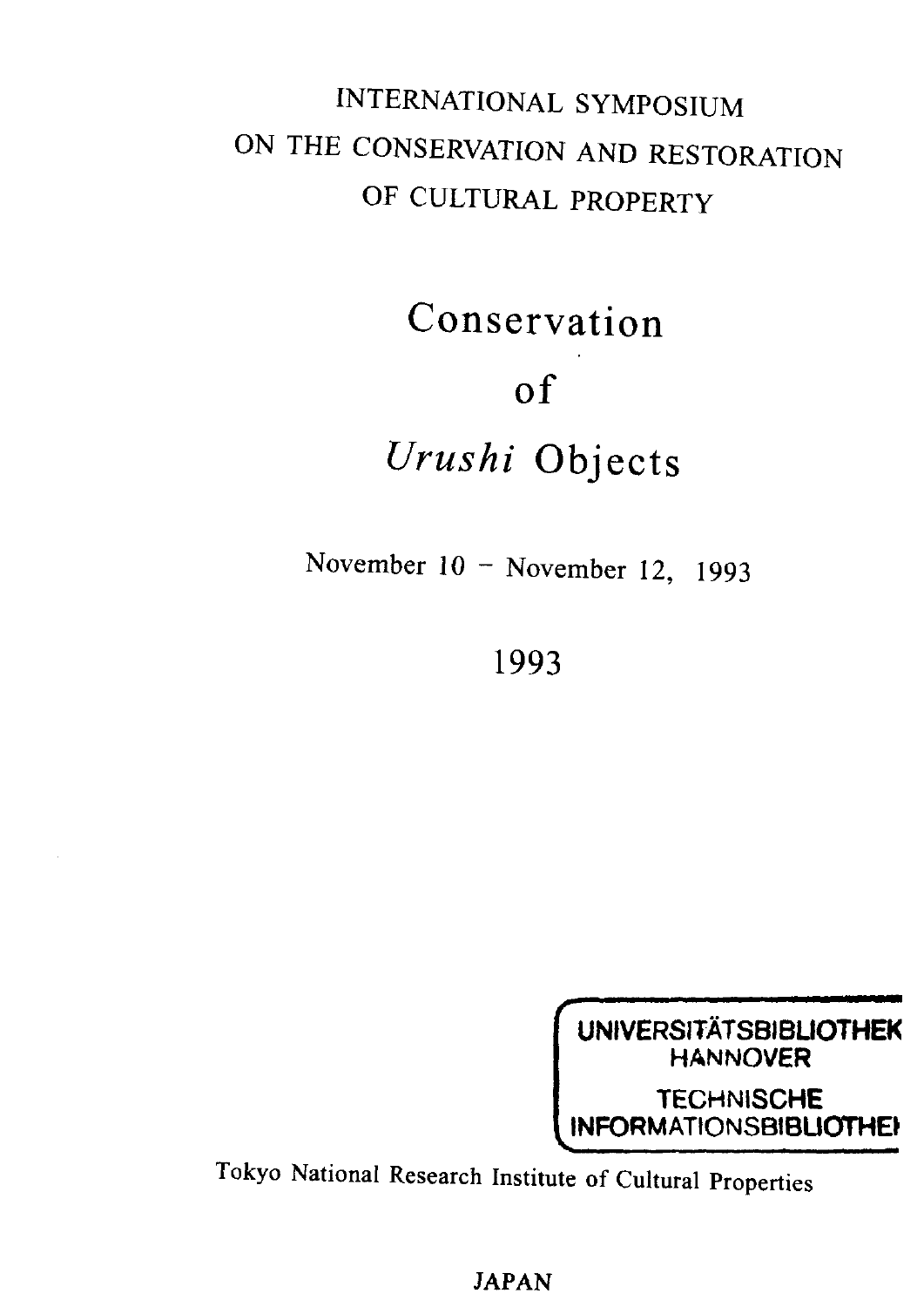## **CONTENTS**

|                                                                                                    | $\mathbf{i}$ |
|----------------------------------------------------------------------------------------------------|--------------|
| ADDRESS by the Director-General of the Tokyo National<br>Research Institute of Cultural Properties |              |
|                                                                                                    | iii          |
| ADDRESS by the Commissioner-General of the Agency for<br><b>Cultural Affairs</b>                   |              |
|                                                                                                    | $\mathbf{v}$ |
| I. KEYNOTE LECTURES                                                                                |              |
| 1. Conservation Treatment of Urushi in the Royal Ontario                                           |              |
| Museum.                                                                                            | $\mathbf{1}$ |
| 2. Conservation of Urushi and Urushi Objects in Japan                                              |              |
|                                                                                                    | 17           |
| II. LECTURES                                                                                       |              |
| (I) History and Traditional Technique of Urushi                                                    |              |
| 1. Historical Background of Japanese Urushi Techniques                                             |              |
|                                                                                                    | 25           |
| 2. Different Types of Lacquer Techniques, History and                                              |              |
| Restoration                                                                                        |              |
|                                                                                                    | 49           |
| 3. Traditional Japanese Urushiware Techniques and Their                                            |              |
| Restoration                                                                                        |              |
|                                                                                                    | 63           |
| (II) Restoration Practice                                                                          |              |
| 4. The Restoration of Japanese Urushi Objects                                                      |              |
|                                                                                                    | 75           |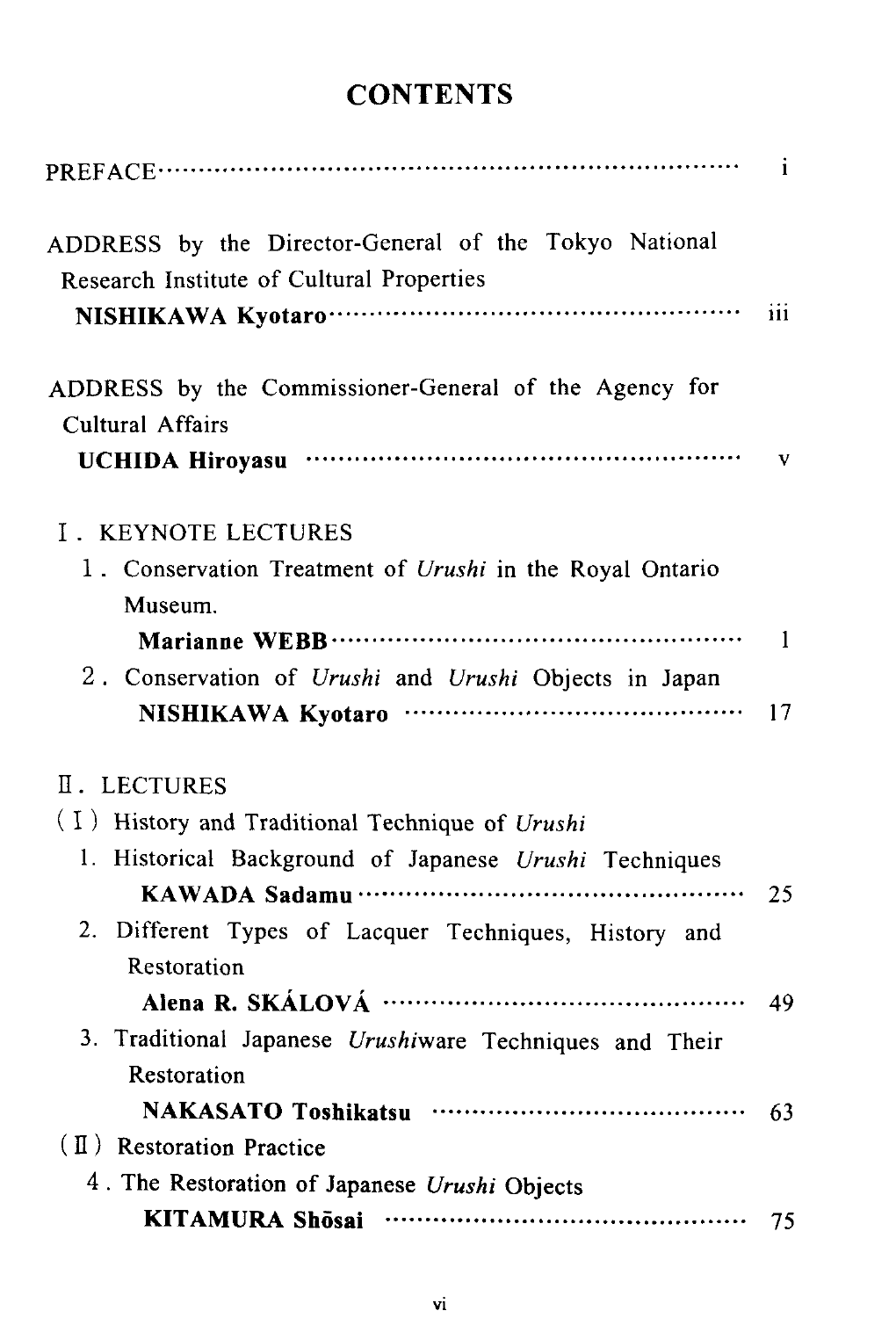| 5. Conservation of Urushi Cultural Assets: "Conservation,   |     |
|-------------------------------------------------------------|-----|
| Intervention and Restoration of the Urushiware"             |     |
|                                                             | 91  |
| 6. The Restoration of Japanese Urushi Objects in Europe     |     |
| -Museo d'Arte Orientale in Venezia-                         |     |
|                                                             |     |
| 7. The Scientific Investigation of Two Japanese Dance Masks |     |
|                                                             | 127 |
| 8. Aspects and Problems of the Application of Urushi in the |     |
| Restoration of Objects from European Collections            |     |
|                                                             | 147 |
| 9. The Study and Treatment of Chinese Dry Lacquer Sculpture |     |
|                                                             |     |
| $(\mathbb{I})$ Scientific Analysis of Urushi                |     |
| 10. Traditional Japanese Urushi Techniques -Kurome and      |     |
| roiro-shiage - A Preface of Urushi Cultural Properties      |     |
| Conservation                                                |     |
|                                                             |     |
| 11. Scientific Research on Urushi in Japan                  |     |
| SANO Chie ………………………………………………… 211                           |     |
| 12. Traditional Coating Techniques in Germany: General      |     |
| Overview and Conservation Case Studies                      |     |
| Katharina WALCH                                             |     |
| 13. The Scientific Analysis of Traditional Western Coatings |     |
| -Systematic Approach and Case Studies                       |     |
| Johann KOLLER and Ursula BAUMER  241                        |     |
| 14. Scientific Analysis of Urushi in China                  |     |
|                                                             |     |